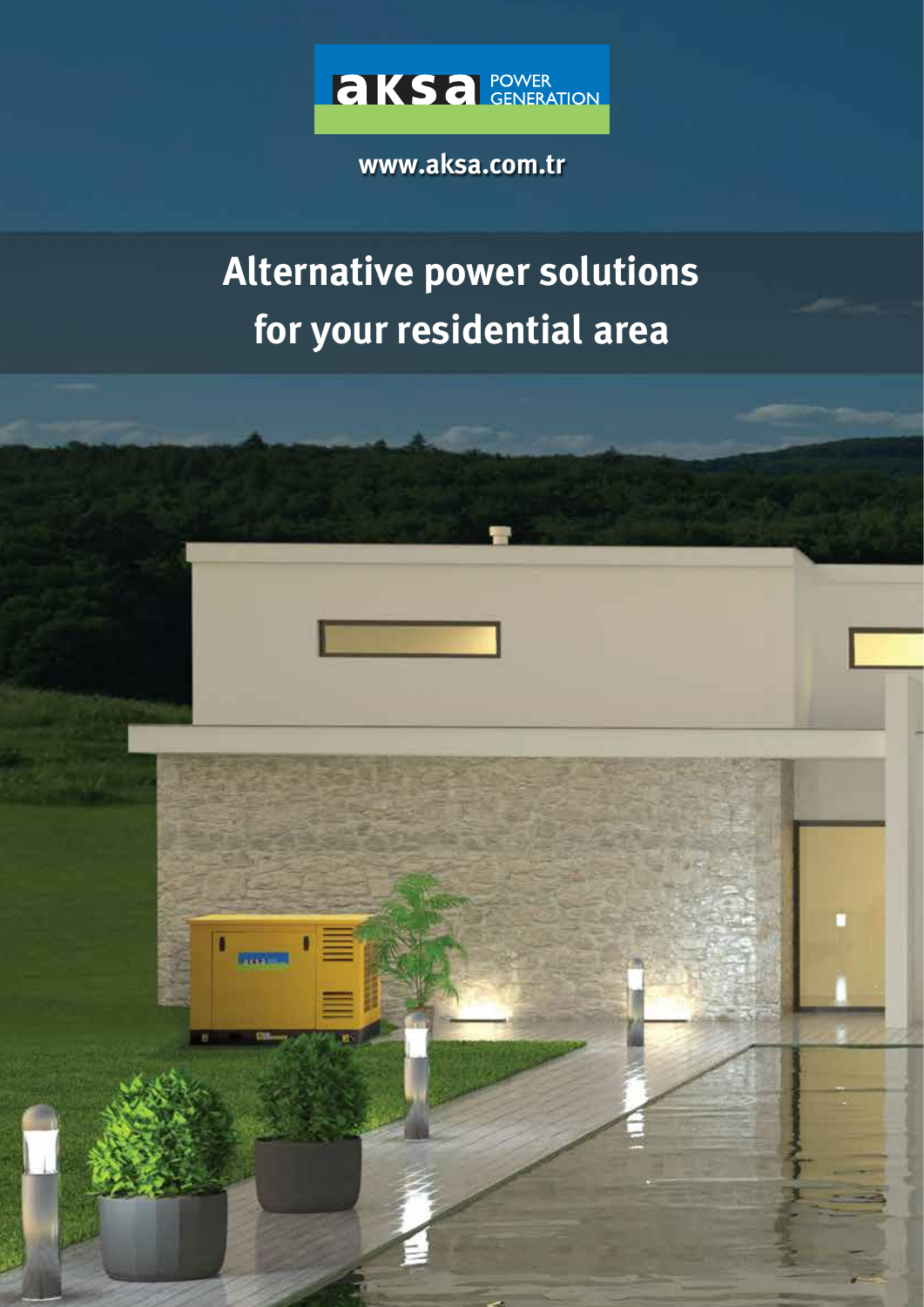# **GASOLINE GENERATING SETS**

## **AAP 1000i**

|  |  |  |  |  | $\mathbb{R}^n$ |  | $\mathbb{R}^n$ |  |
|--|--|--|--|--|----------------|--|----------------|--|
|--|--|--|--|--|----------------|--|----------------|--|

AC Rated Power ......: 0,85 kW AC Max. Power........: 1 kW AC Voltage..............: 230 V AC Rated Current.....: 3,7 A Fuel Tank Capacity ..: 2,1 lt. Oil Capacity ............: 0,25 lt. Fuel Consumption...: 0,5 lt./hour Dimension (LxWxH).: 505 x 280 x 410 mm Weight....................: 14,8 kg Starting Type ..........: Recoil Start Sound Level(LpA) ...: 64 dB(A)@7m

#### **AAP 1200**



AC Rated Power ....: 0,9 kW AC Max. Power ......: 1,0 kW AC Voltage ............: 230 V AC Rated Current ...: 3,4 A Fuel Tank Capacity : 7 lt. Oil Capacity ...........: 0,4 lt. Fuel Consumption .: 1,05 lt./hour Dimension (LxWxH).: 485 x 395 x 430 mm Weight ..................: 27 kg Starting Type .........: Recoil Start Sound Level(LpA)...: 75 dB(A)@7m

#### **AAP 5500**



AC Rated Power .....: 4 kW AC Max. Power .......: 4,5 kW AC Voltage .............: 230 V AC Rated Current ...: 17,3 A Fuel Tank Capacity.: 25 lt. Oil Capacity............: 1,1 lt. Fuel Consumption..: 3,3 lt./hour Dimension (LxWxH).: 700 x 560 x 565 mm Weight ...................: 73 kg Starting Type .........: Recoil Start Sound Level(LpA)...: 77 dB(A)@7m

AC Rated Power .....: 6 kW AC Max. Power .......: 6,5 kW AC Voltage .............: 230 V AC Rated Current ...: 26 A Fuel Tank Capacity.: 31 lt. Oil Capacity (lt ) .....: 1,1 lt. Fuel Consumption..: 3,5 lt./hour Dimension (LxWxH).: 825 x 555 x 590 mm

Weight ...................: 92,6 kg Starting Type .........: Electrical Start Sound Level(LpA)...: 77 dB(A)@7m

#### **AAP 8000E**



**AB 110 ME**



Maintenance and use easier to from the top valve engine

Voltage 230 V or 400 V at a fixed  $\frac{AVR}{\Delta}$ to remain as an automatic voltage regulator (AAP 1000 models are with condenser AVR)





| AC RALEU POWEI : I./ KW                |
|----------------------------------------|
| AC Max. Power: 1,9 kW                  |
| AC Voltage 230 V                       |
| AC Rated Current: 7,4 A                |
| Fuel Tank Capacity : 3,6 lt.           |
| Oil Capacity : 0,4 lt.                 |
| Fuel Consumption : 1,3 lt./hour        |
| Dimension (LxWxH).: 555 x 305 x 460 mm |
| Weight: 22,2 kg                        |
| <b>Starting Type : Recoil Start</b>    |
| Sound Level(LpA) : 64 dB(A)@7m         |
|                                        |

AC Rated Power ......: 1,7 kW



**Inverter**

**AAP 2000i**

## **AAP 3500\* / 3500E**

| AC Rated Power : 2,5 kW                |                                                        |
|----------------------------------------|--------------------------------------------------------|
| AC Max. Power: 2,8 kW                  |                                                        |
| AC Voltage : 230 V                     |                                                        |
| AC Rated Current : 11 A                |                                                        |
| Fuel Tank Capacity.: 15 lt.            |                                                        |
| Oil Capacity: 0,6 lt.                  |                                                        |
| Fuel Consumption: 1,5 lt./hour         |                                                        |
| Dimension (LxWxH).: 610 x 495 x 485 mm |                                                        |
| Weight: 46,5 kg                        |                                                        |
|                                        | <b>Starting Type : Recoil Start / Electrical Start</b> |
| Sound Level(LpA): 76 dB(A)@7m          |                                                        |
|                                        |                                                        |

\* AAP 3500 model is recoil start, AAP 3500E model is electrical start.

#### **AAP 5500E** AC Rated Power .....: 4 kW AC Max. Power .......: 4,5 kW AC Voltage .............: 230 V AC Rated Current ...: 17,3 A Fuel Tank Capacity.: 25 lt. Oil Capacity............: 1,1 lt. Fuel Consumption..: 3,3 lt./hour Dimension (LxWxH).: 700 x 560 x 565 mm Weight ...................: 73 kg Starting Type .........: Electrical Start Sound Level(LpA)...: 77 dB(A)@4m

AC Rated Power .....: 6 kW AC Max. Power .......: 6,5 kW AC Voltage .............: 400 V AC Rated Current ...: 10,8 A Fuel Tank Capacity.: 31 lt. Oil Capacity............: 1,1 lt. Fuel Consumption..: 3,5 lt./hour Dimension (LxWxH).: 825 x 555 x 590 mm Weight ...................: 93,5 kg Starting Type .........: Electrical Start Sound Level(LpA)...: 73 dB(A)@7m



**Three Phase AAP 8000E3**

**AB 110 TE**

**Three Phase**

| AC Rated Power : 8 kW                   |  |
|-----------------------------------------|--|
| AC Max. Power: 8,8 kW                   |  |
| AC Voltage : 400 V                      |  |
| AC Rated Current : 14,4 A               |  |
| Fuel Tank Capacity.: 16 lt.             |  |
| Oil Capacity: 1,7 lt.                   |  |
| Fuel Consumption: 7 lt./hour            |  |
| Dimension (LxWxH).: 910 x 740 x 750mm   |  |
| Weight : 117 kg                         |  |
| <b>Starting Type : Electrical Start</b> |  |
| Sound Level(LpA): 82,6 dB(A)@7m         |  |
|                                         |  |

Engine stops when the oil level  $\mathbf{r}$ is low.







Current output protected by a circuit breaker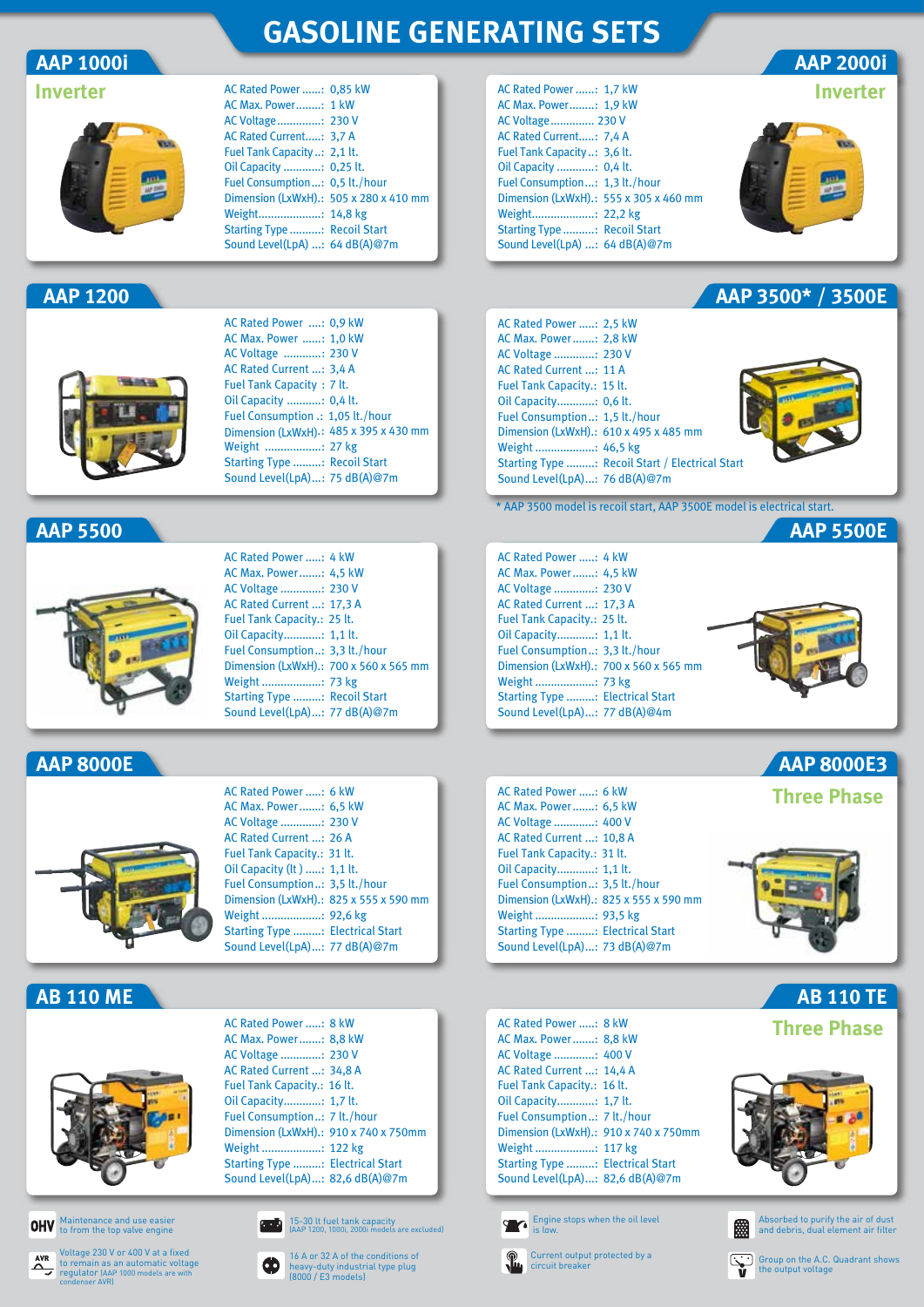## **DIESEL GENERATING SETS**

### **APD 12 A**

|  | l hree | $\bullet$<br>ee Phas |  |  |  |
|--|--------|----------------------|--|--|--|
|--|--------|----------------------|--|--|--|

| AC Voltage : 400/230 V           |                                          |
|----------------------------------|------------------------------------------|
| AC Rated Current : 15 A          |                                          |
| Fuel Tank Capacity.: 32 lt.      |                                          |
| Oil Capacity: 4,5 lt.            |                                          |
| Fuel Consumption: 3,4 lt./hour   |                                          |
|                                  | Dimension (LxWxH).: 1522 x 823 x 1127 mm |
| Weight : 470 kg                  |                                          |
| <b>Starting Type : Automatic</b> |                                          |
| Sound Level(LpA): 83,7 dB(A)@1m  |                                          |
|                                  |                                          |

#### **APD 12 EM**



AC Max. Power .......: 9,6 kW AC Voltage .............: 230 V AC Rated Current ...: 42 A Fuel Tank Capacity.: 15 lt. Oil Capacity............: 4 lt. Fuel Consumption..: 4 lt./hour Dimension (LxWxH).: 1152 x 776 x 1000 mm Weight ...................: 270 kg Starting Type .........: Automatic Sound Level(LpA)...: 78,9 dB(A)@7m

AC Rated Power .....: 8,8 kW

AC Rated Power .....: 10,6 kVA AC Max. Power .......: 11,5 kVA

#### **AAP 4200 DE**



AC Max. Power .......: 4,5 kW AC Voltage .............: 230 V AC Rated Current ...: 18 A Fuel Tank Capacity.: 12,5 lt. Oil Capacity............: 1,65 lt. Fuel Consumption..: 1,5 lt./hour Dimension (LxWxH).: 970 x 580 x 785mm Weight ...................: 186 kg Starting Type .........: Electrical Start Sound Level(LpA)...: 74 dB(A)@7m

AC Rated Power .....: 4,2 kW

#### **AAP 8000 DE**



AC Rated Power .....: 6,3 kW AC Max. Power .......: 6,8 kW AC Voltage .............: 230 V AC Rated Current ...: 27 A Fuel Tank Capacity.: 16 lt. Oil Capacity............: 1,75 lt. Fuel Consumption..: 2,8 lt./hour Dimension (LxWxH).: 720 x 500 x 770 mm Weight ...................: 130 kg Starting Type .........: Electric Starter Sound Level(LpA)...: 92 dB(A)@7m

| AC Rated Power : 15,5 kVA                |
|------------------------------------------|
| AC Max. Power: 14,5 kVA                  |
| AC Voltage : 400/230 V                   |
| AC Rated Current : 21 A                  |
| Fuel Tank Capacity.: 32 lt.              |
| Oil Capacity: 5 lt.                      |
| Fuel Consumption: 4,1 lt./hour           |
| Dimension (LxWxH).: 1672 x 823 x 1127 mm |
| Weight : 520 kg                          |
| <b>Starting Type : Automatic</b>         |
| Sound Level(LpA): 79,8 dB(A)@1m          |
|                                          |

**Three Phase**

**APD 16 A**

**APD 12 E**



#### AC Rated Power .....: 11 kVA AC Max. Power .......: 12 kVA AC Voltage .............: 400/230 V AC Rated Current ...: 16 A Fuel Tank Capacity.: 15 lt. Oil Capacity............: 2,3 lt. Fuel Consumption..: 4 lt./hour Dimension (LxWxH).: 1152 x 776 x 1000 mm Weight ...................: 250 kg Starting Type .........: Automatic Sound Level(LpA)...: 78,9 dB(A)@7m **Three Phase**



| AC Rated Power : 5,5 kW                 |  |
|-----------------------------------------|--|
| AC Max. Power: 6 kW                     |  |
| AC Voltage : 230 V                      |  |
| AC Rated Current : 24 A                 |  |
| Fuel Tank Capacity.: 15 lt.             |  |
| Oil Capacity: 1,75 lt.                  |  |
| Fuel Consumption: 2,8 lt./hour          |  |
| Dimension (LxWxH).: 865 x 555 x 765 mm  |  |
| Weight 167 kg                           |  |
| <b>Starting Type : Electric Starter</b> |  |
| Sound Level(LpA): 80 dB(A)@7m           |  |
|                                         |  |



| AC Rated Power : 6 kW<br>AC Max. Power: 6,5 kW<br>AC Voltage : 400/230 V<br>AC Rated Current : 16 A<br>Fuel Tank Capacity.: 15 lt.<br>Oil Capacity: 1,7 lt.<br>Fuel Consumption: 2,4 lt./hour<br>Dimension (LxWxH).: 730 x 490 x 690 mm<br>Weight : 118 kg |  |
|------------------------------------------------------------------------------------------------------------------------------------------------------------------------------------------------------------------------------------------------------------|--|
| <b>Starting Type : Electric Starter</b><br>Sound Level(LpA): 88 dB(A)@7m                                                                                                                                                                                   |  |



**AAP 8000 DE3**



• The wattages listed in our reference guide above are based on estimated wattage requirements. For exact wattages, check the data plate or operator's manual of the item you wish the power. If in doubt, ask your reseller for advice.